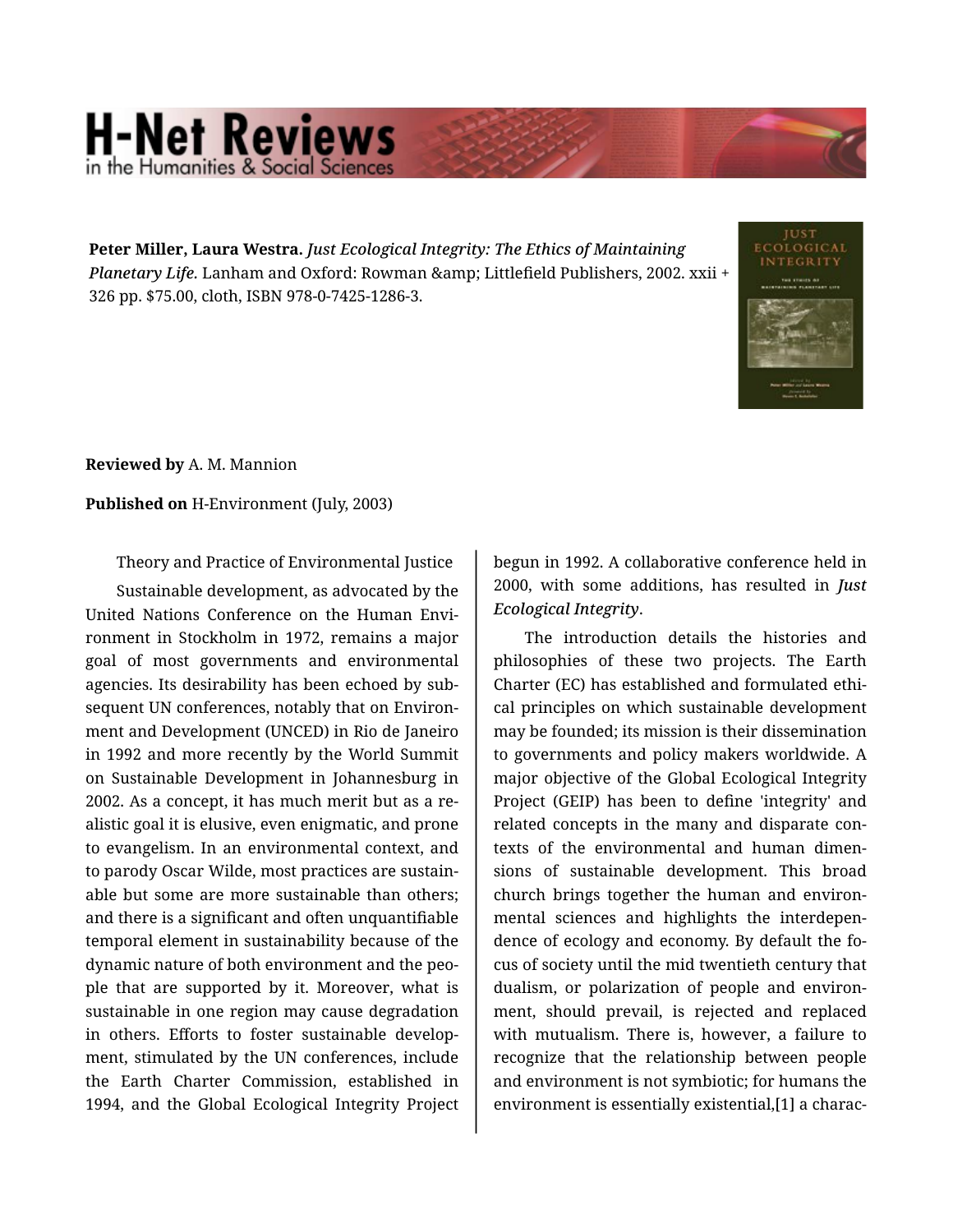teristic that is not reciprocated; the environment will persist long after its human burden has be‐ come extinct, as will life. This is the essence of the Gaia hypothesis;[2] Gaia's harmony has reso‐ nances with 'integrity' yet Gaia is ignored in this book despite its provision of a valuable frame work for understanding earth-surface processes affected or unaffected by human activity. More‐ over, one of the most important ways in which so‐ ciety alters environment is through perturbation of biogeochemical cycles, especially the carbon, sulfur and nitrogen cycles. Indeed most technological achievements have facilitated this pertur‐ bation e.g. the development of agriculture, fossil fuel use, mechanization, artificial fertilizers, agro‐ chemicals, and of course genetic modification of crops. An opportunity has been missed to invoke a comprehensive framework of environmental management based on biogeochemical cycles; a single chapter would have sufficed to set the fun‐ damental scene for all the valuable material pre‐ sented in *Just Environmental Integrity*.

The introduction, notwithstanding the com‐ ments above, includes a summary of the GEIP's deliberations which define the elements of 'in‐ tegrity', notably, understanding, values, measure‐ ment, prescriptions and social measures. There‐ after, the ten chapters of Part One are divided into two: five describe and evaluate the Earth Charter, its role in sustainable development and as an ethi‐ cal framework, its relationship with democracy and in the context of gender relations and ecofeminism. Shared and/or universal responsi‐ bility, respect, and indeed reverence not only for the environment as a source of sustenance and wealth are also explored. The additional five chapters provide sound introductions to humans/ society--environment relationships and measure‐ ments/indicators of people-environment interac‐ tions. The material includes philosophical debates on human values and environmental preserva‐ tion, the shift to a biocentric (akin to the mutual‐ ism of Gaia) rather than anthropocentric view of the world, and the emergence of environmental

ethics. The chapters on indicators provide a use‐ ful summary of recent approaches to the quantifi‐ cation of human impact; examples include the ecological footprint, a genuine progress indicator and a range of other economically-based indices.

Part Two comprises seven chapters detailing specific examples of human impact. Agriculture is the focus of three chapters which is encouraging at a time when it often neglected in courses on ge‐ ography or environment. Despite all the problems of overproduction, as in Europe, the political and economic ramifications of protectionism in Eu‐ rope and the USA, and associated trade issues which disadvantage developing countries, it must be stressed that agriculture remains the most widespread cause of environmental transforma‐ tion. Moreover, all other economic activities de‐ pend on it and for many nations it is the most sig‐ nificant means of wealth generation. Other im‐ pacts discussed in Part Two include gold mining in Romania and the problems caused by the spill of cyanide-contaminated water, the links between the global market system and environmental degradation, the rise in western-style global con‐ sumption and its disadvantages, and the mitigation of global warming within established agree‐ ments such as the United nations Framework Con‐ vention on Climate Change established in 1972. All are noteworthy environmental issues though the loss of biodiversity is given little attention de‐ spite the fact that, unlike most other environmen‐ tal problems, it is irreversible; faunal and floral extinction is final and is directly related to most other human impacts such as agriculture, climatic change, acid rain, urbanization etc.

Justice, conflict and the preservation of na‐ ture are the topics of Part Three. Theories and definitions of environmental justice are examined in the context of eco-integrity, fairness and unfair‐ ness in the distribution of wealth and material goods, and the role of stakeholders in effecting and managing environmental justice. There is some reiteration of the ecological footprint, mea‐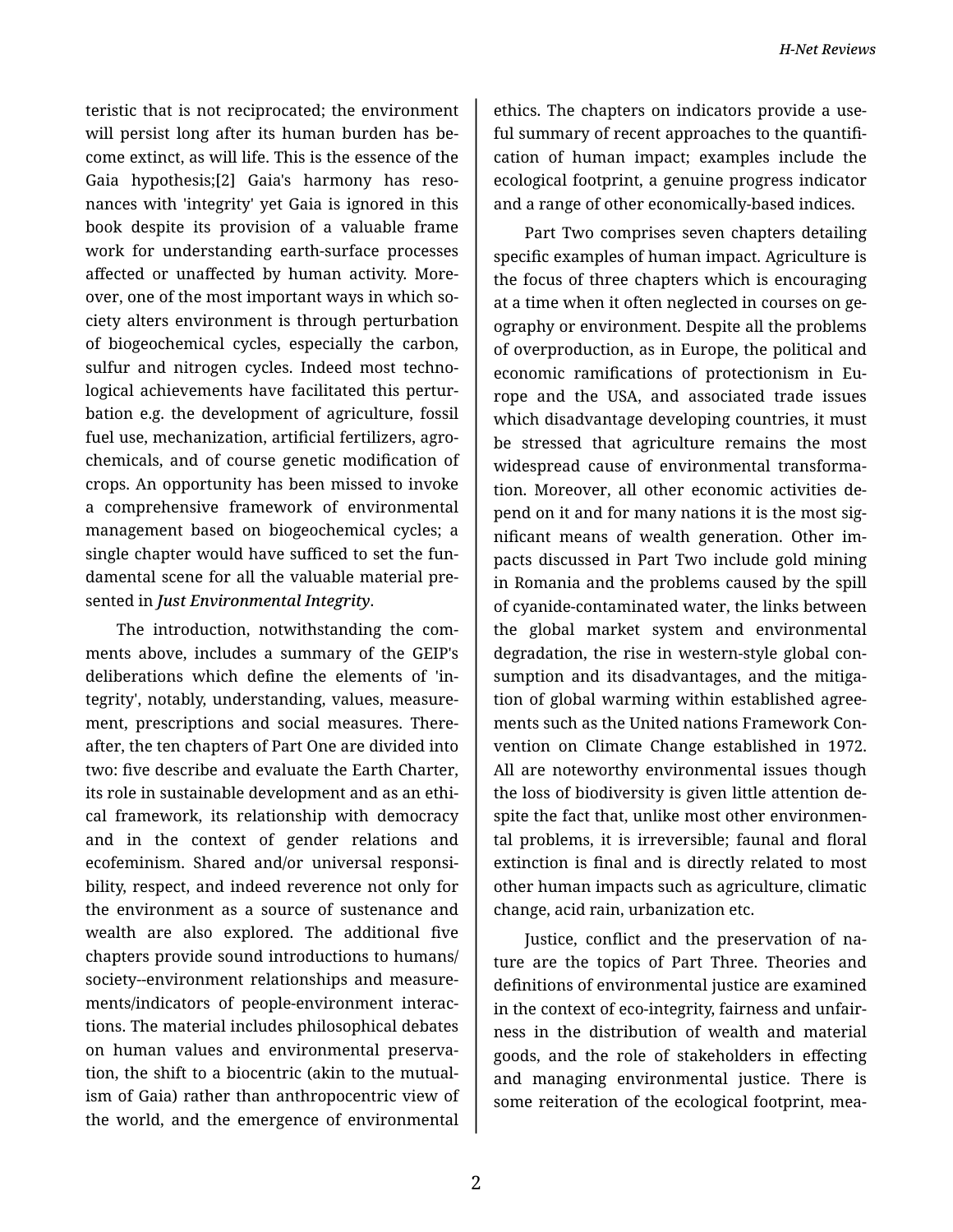surements of which could provide one method for addressing environmental internationally and in‐ ter-regionally. The final five chapters provide case studies from a variety of environments to illus‐ trate the principles and practice of implementing the Earth Charter. Injustice in Colombia due to the impact of drug and oil production is discussed; the reverberations are legion and relate to defor‐ estation for crops for drug production, violence, lawlessness, oil spills, the problems of the landless poor. Quite a different case study focuses on the pros and cons, including possible risks from radi‐ ation, of constructing a cyclotron for medical pur‐ poses in Slovakia. Problems of and conservation in Poland's Bialowieza are considered as is the status of the Corcovado National Park and the Osa biological corridor in Costa Rica and the political context of their preservation. Why debt-for na‐ ture swaps in Costa Rica are not always as favourable as they may seem is another topic; as power is given over to the 'colonial' provider of debt relief, it is lost to those for whom the 'nature' is their subsistence.

There is much thought provoking material in this heavy weight book. The juxtaposition of theo‐ ry and practice is welcome and each chapter has a reference list for those who wish to pursue indi‐ vidual topics further. I draw attention to the criti‐ cisms I gave at the opening of this review and to these I would add the fact that the lack of Asian and African contributors and case studies is strik‐ ing. Herein lies an injustice and reflects lack of in‐ tegrity, the very issues that are the objectives of this book! Perhaps a companion volume could re‐ dress the balance. The other irritation is the lack of an index. Nevertheless, the many contributors, mostly from the USA, have produced a work of note that should be consulted by all those interest‐ ed in just environments. At \$24.95 (paper), this book is accessible to students and instructors.

Notes:

[1]. Mannion, A.M. The existentialities of bio‐ diversity conservation. In *Archives of Nature Con‐*

*servation and Landscape Research*. 2000. vol. 39, pp. 81-102.

[2]. Lovelock, J. *Gaia: A New Look at Life on Earth*. Oxford: Oxford University Press, 1979. See also Schneider, S.H and Boston, P.J., eds. *Scientists on Gaia*. Cambridge: MIT Press, 1991.

Copyright (c) 2003 by H-Net, all rights re‐ served. H-Net permits the redistribution and reprinting of this work for nonprofit, educational purposes, with full and accurate attribution to the author, web location, date of publication, originat‐ ing list, and H-Net: Humanities & Social Sciences Online. For other uses contact the Reviews editori‐ al staff: hbooks@mail.h-net.msu.edu.